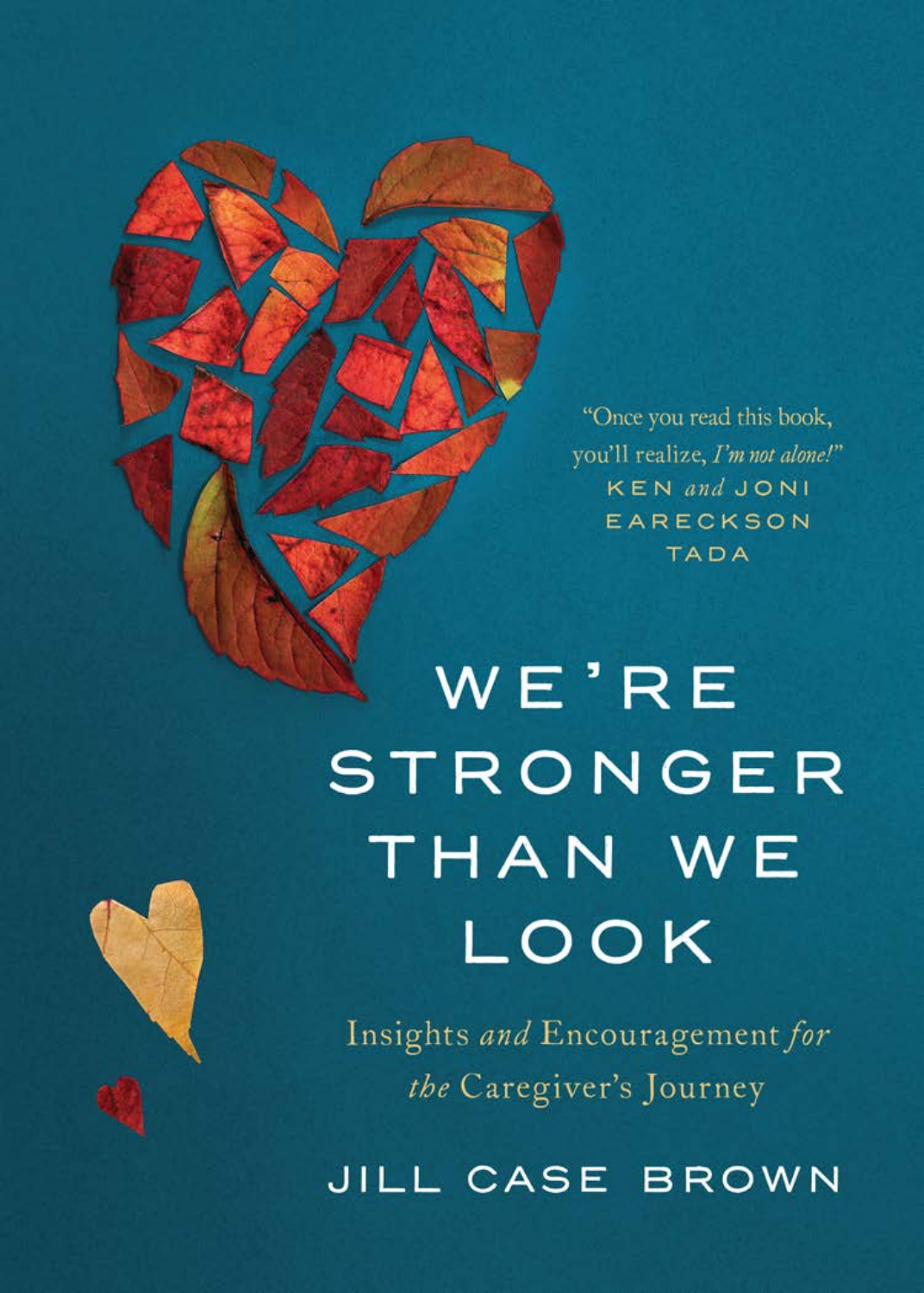Unheralded, lonely, and very hard—that's a *good* definition for caring for a loved one who struggles with disability. Every caregiver wonders, *Can I do this for the rest of my life?* Then, *Was this a big mistake?* And finally, *I'm trapped*. Despite all the good times in our thirty-eight years of marriage, I have felt the same. And it's why my wife Joni and I heartily endorse the book you hold in your hands. It's filled with bruising candor, honest stories, and heartwarming insights that will inspire and refresh the faith of *any* caregiver. Best of all, once you read this book, you'll realize, *I'm not alone!* So get reading, and be ready to be blessed!

**KEN** and **JONI EARECKSON TADA,** Joni and Friends International Disability Center

This is a beautiful book. Jill Case Brown invites us into her story, her heart, and her soul. No simple answers, no easy formulas; Jill takes us on a journey of questions, weariness, anger, regrets, and renewal. As a former caregiver, I am hesitant to read books on caregiving by someone who has no "up close and personal" experience. I was drawn into Jill's story because of her honesty and raw emotion—because she's been there and is there. She invited me, and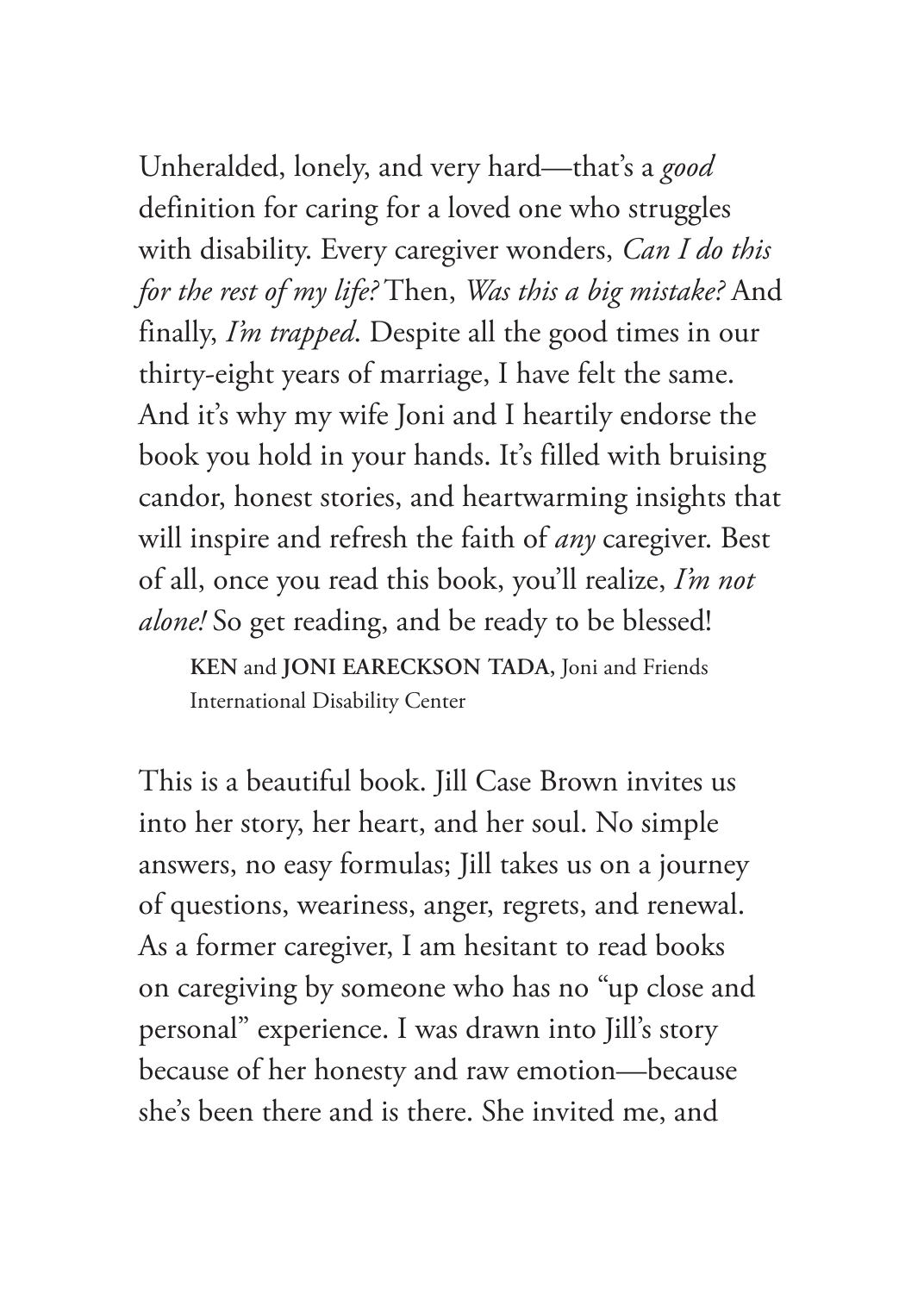all readers, to join her as she explores the hidden blessings God offers if one is open to journeying through the dark places of illness and caregiving. It has been a few years since my husband battled with, and died from, Alzheimer's disease, but *We're Stronger than We Look* blessed me with insight, wisdom, and words to assign to my still-present questions. This is a book for all current caregivers and for those who will become caregivers. I will keep several copies on my bookshelf, ready to gift to those in the caregiving community.

**DR. CYNTHIA FANTASIA,** author of *In the Lingering Light: Courage and Hope for the Alzheimer's Caregiver*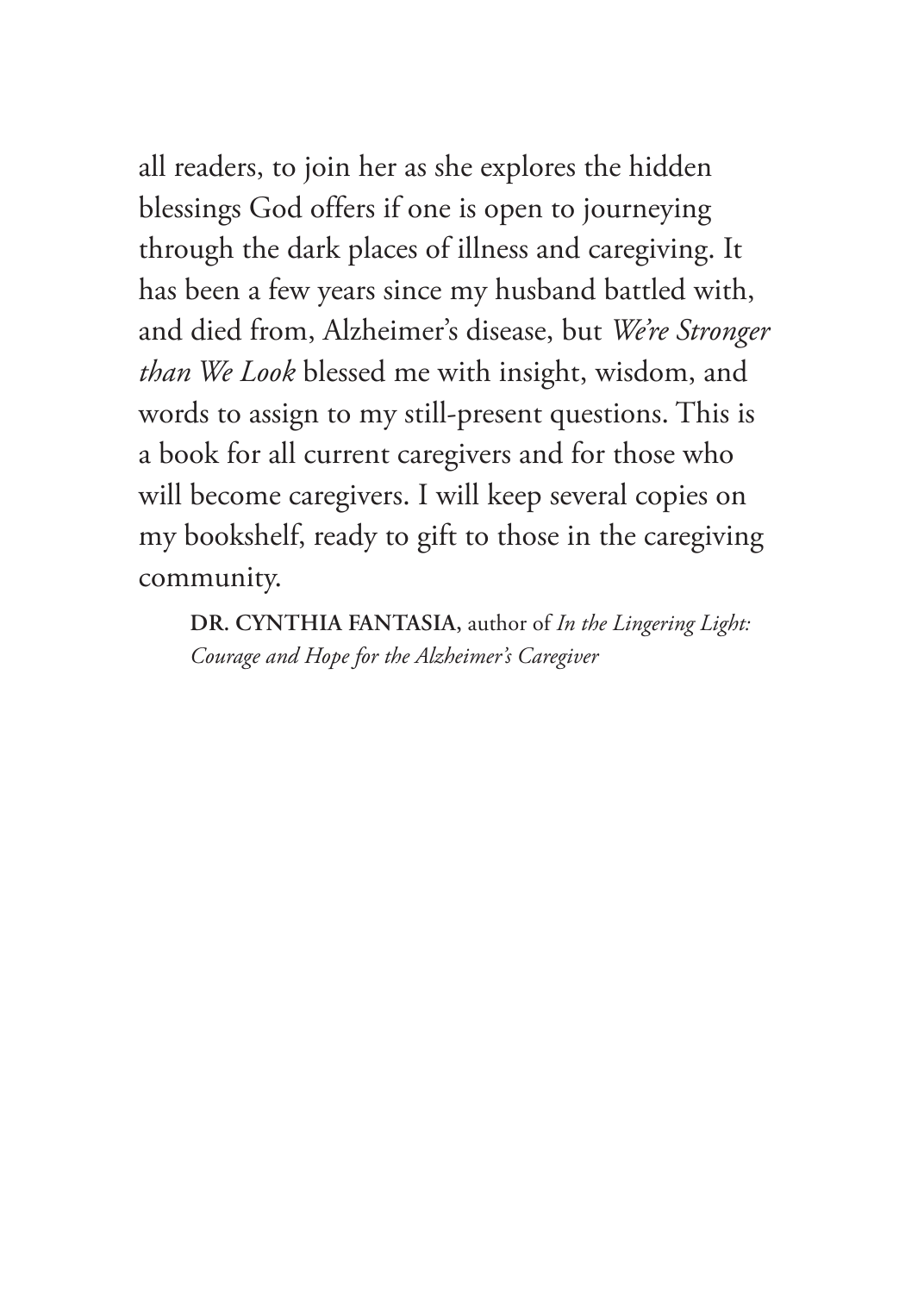

# WE'RE **STRONGER** THAN WE look

Insights *and* Encouragement *for the* Caregiver's Journey

## jill case brown



*A NavPress resource published in alliance with Tyndale House Publishers*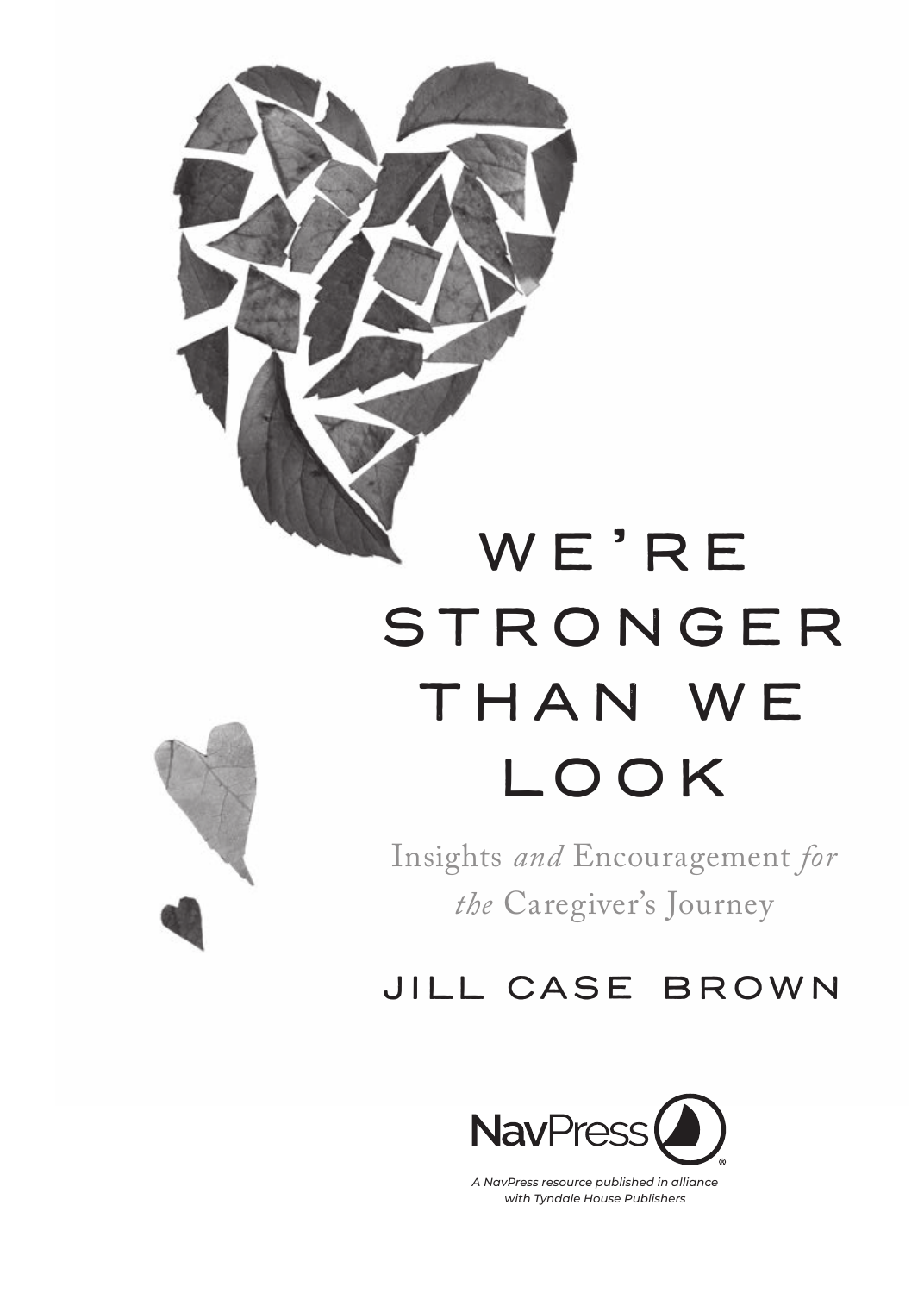

NavPress is the publishing ministry of The Navigators, an international Christian organization and leader in personal spiritual development. NavPress is committed to helping people grow spiritually and enjoy lives of meaning and hope through personal and group resources that are biblically rooted, culturally relevant, and highly practical.

#### **For more information, visit NavPress.com.**

*We're Stronger Than We Look: Insights and Encouragement for the Caregiver's Journey* Copyright © 2022 by Jill Case Brown. All rights reserved.

A NavPress resource published in alliance with Tyndale House Publishers.

*NavPress* and the NavPress logo are registered trademarks of NavPress, The Navigators, Colorado Springs, CO. *Tyndale* is a registered trademark of Tyndale House Ministries. Absence of ® in connection with marks of NavPress or other parties does not indicate an absence of registration of those marks.

The Team:

David Zimmerman, Acquisitions Editor; Elizabeth Schroll, Copy Editor; Olivia Eldredge, Operations Manager; Faceout Studio, Designer

Cover photograph of leaf heart copyright © Kim Howell/Shutterstock. All rights reserved.

Author photo by Lyndi Markus, copyright © 2021. All rights reserved.

Unless otherwise indicated, all Scripture quotations are taken from *The Message*, copyright © 1993, 2002, 2018 by Eugene H. Peterson. Used by permission of NavPress. All rights reserved. Represented by Tyndale House Publishers. Scripture quotations marked NIV are taken from the Holy Bible, *New International Version*,® *NIV*. ® Copyright © 1973, 1978, 1984, 2011 by Biblica, Inc.® Used by permission. All rights reserved worldwide.

Some of the anecdotal illustrations in this book are true to life and are included with the permission of the persons involved. All other illustrations are composites of real situations, and any resemblance to people living or dead is purely coincidental.

For information about special discounts for bulk purchases, please contact Tyndale House Publishers at csresponse@tyndale.com, or call 1-855-277-9400.

ISBN 978-1-64158-388-6

Printed in the United States of America

|  | 28 27 26 25 24 23 22 |  |  |
|--|----------------------|--|--|
|  | 7 6 5 4 3 2 1        |  |  |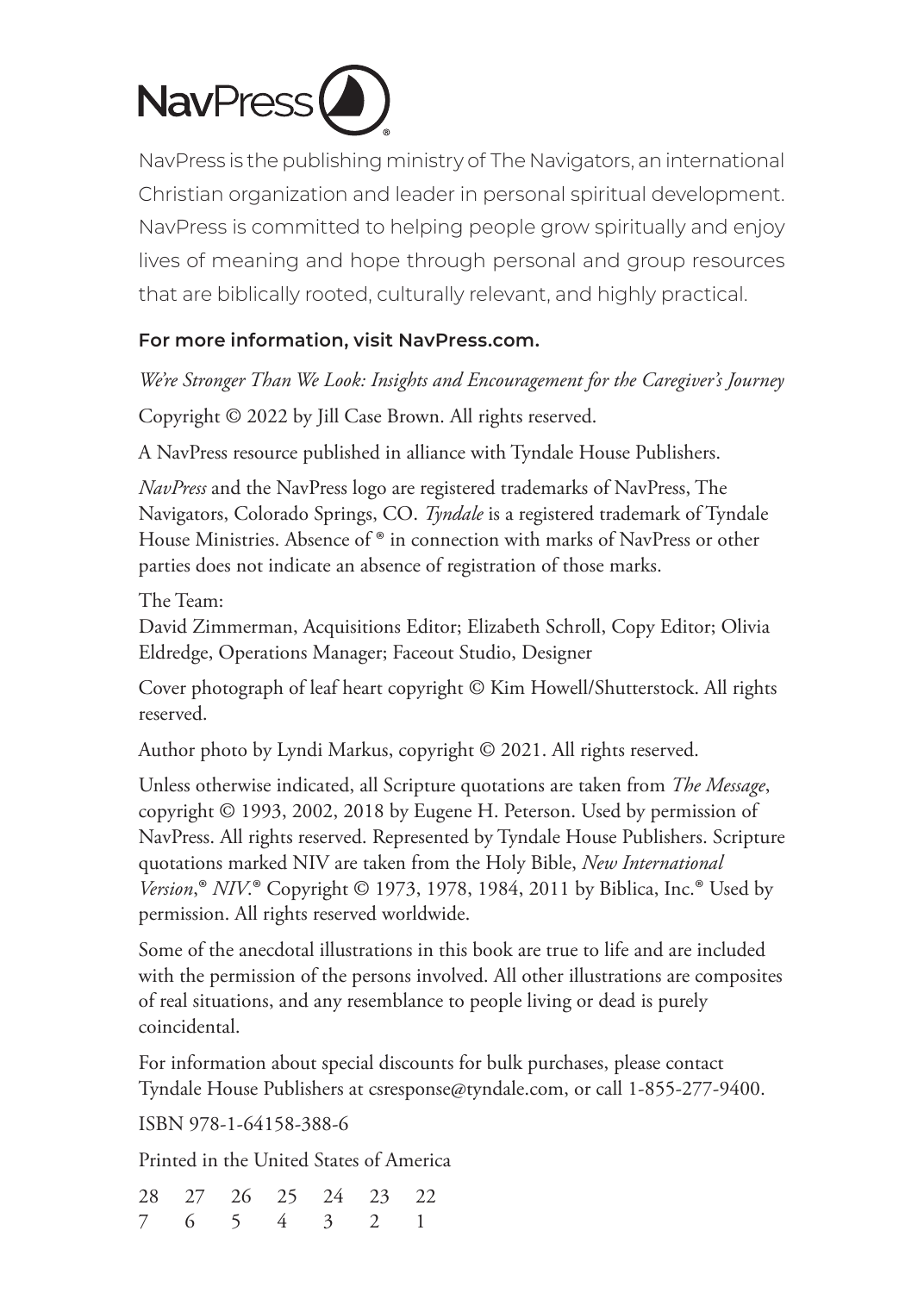*For David's parents, Bob and Joan Brown, who said, "We'll stay as long as you need us," and did.*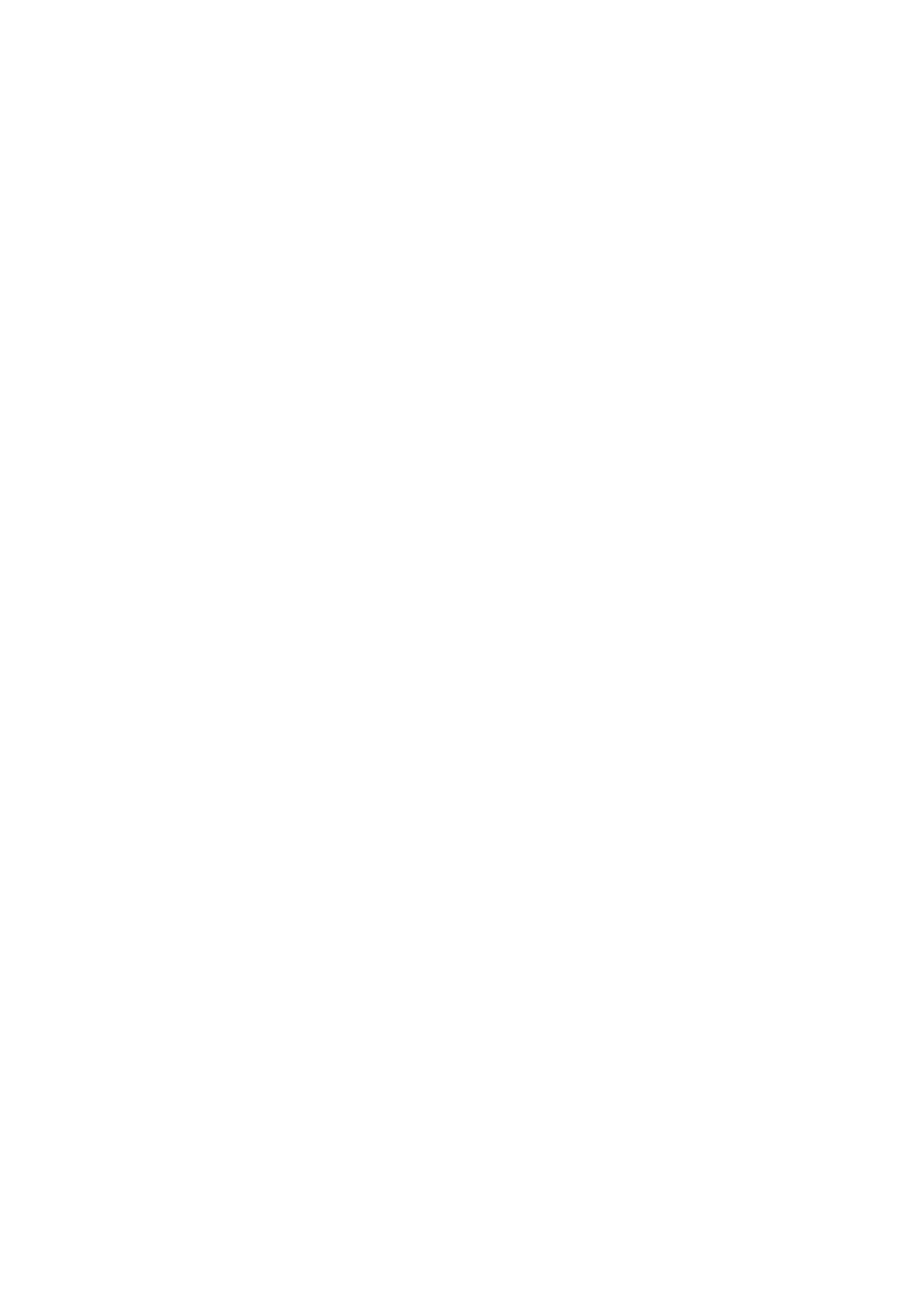### **CONTENTS**

| She's Got It All Together    | 1   |
|------------------------------|-----|
| The Elephant in the Room     | 5   |
| Connecting                   | 9   |
| The Dividing Line            | 13  |
| Not What You Might Expect    | 17  |
| God's Hands                  | 2I  |
| And So It Begins             | 2,5 |
| When Heroes Get Personal     | 29  |
| Totally Unqualified          | 33  |
| Woof Woof                    | 37  |
| The Right Kind of Addiction  | 4I  |
| Boxing with the Pros         | 45  |
| Divide and Conquer           | 49  |
| Well-Kept                    | 53  |
| The Idea Man Hits a Home Run | 57  |
| The Second Elephant          | 61  |
| Climb in the Car             | 65  |
| Going Down                   | 69  |
| Time for a Tweak             | 75  |
|                              |     |

Welcome to Your Book ix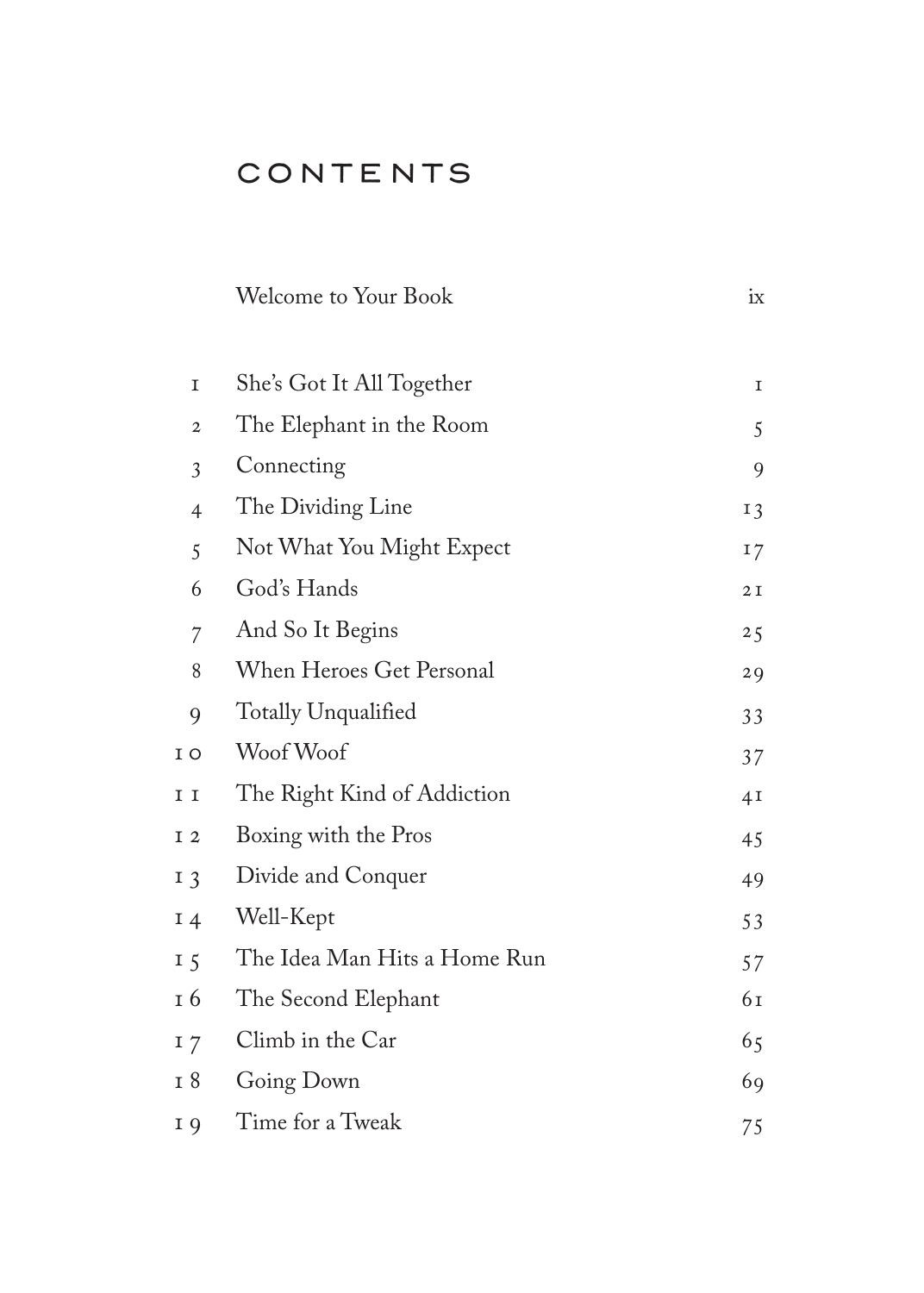| 20             | Meltdown at the Auto Supply Store       | 79    |
|----------------|-----------------------------------------|-------|
| 2I             | The Third Elephant                      | 83    |
| 22             | It Can Happen                           | 87    |
| 2 <sub>3</sub> | Beauty into Ugliness                    | 93    |
| 24             | Redeeming the Ugliness                  | 97    |
| 25             | Rumpelstiltskin Gets It Right           | IOI   |
| 26             | The Road of Sabbatical Rhythm           | 105   |
| 27             | It Is What It Is                        | 109   |
| 28             | It's More Than It Is                    | II3   |
| 29             | Keep a Low Ceiling and a High Floor     | 117   |
| 30             | Catching a Downdraft                    | I 2 I |
| 3I             | From Metaphor to Reality                | 125   |
| 32             | Worth the Limp?                         | 129   |
| 33             | Tell It Like It Is                      | 133   |
| 34             | Stepping Back                           | 137   |
| 35             | The Last Elephant                       | 141   |
|                |                                         |       |
|                | Acknowledgments                         | 145   |
|                | Other People's Stories                  | 147   |
|                | Questions for Reflection and Discussion | 155   |

Notes 159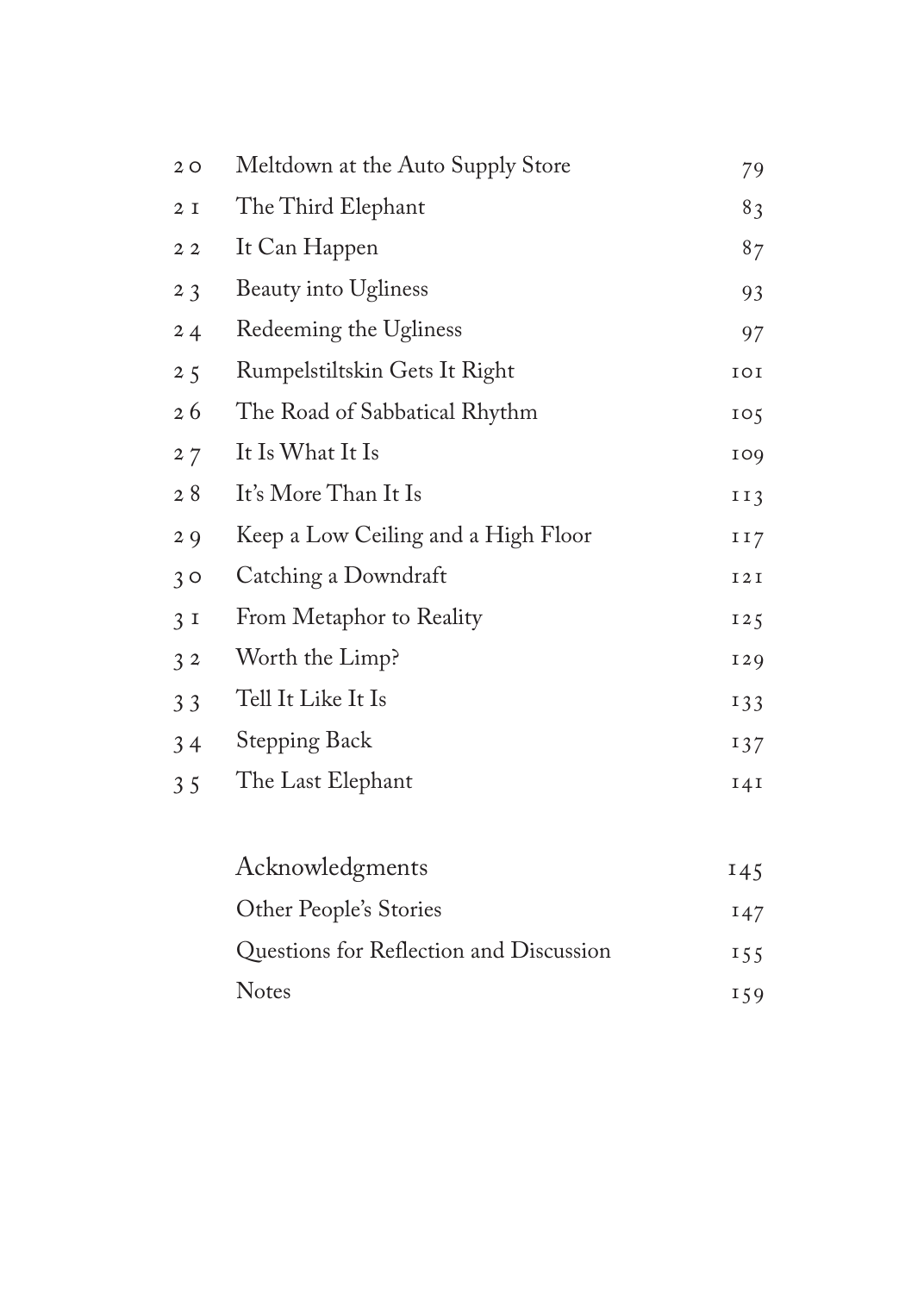#### <span id="page-9-0"></span>WELCOME TO YOUR BOOK

*Does the walker choose the path, or the path the walker?*

garth nix, *Sabriel*

IF YOU HAVE BEEN, WILL BE, or are now a caregiver, this book is yours.

Or maybe you're checking to see if it might make a good gift for a caregiver you know. If so, that's great. Every caregiver needs someone like you in their life.

This is the book I would love to have been given when my husband, David, came home from the hospital as a new quadriplegic. Thanks to family and friends, we had good support. But then the time came for David's parents to head back to Delaware and for us to settle into life. I'd never liked the phrase "the new normal"—way too overused—but it kept popping into my mind. It fit our situation.

And here's the problem with that.

As a caregiver, your "normal" probably isn't like that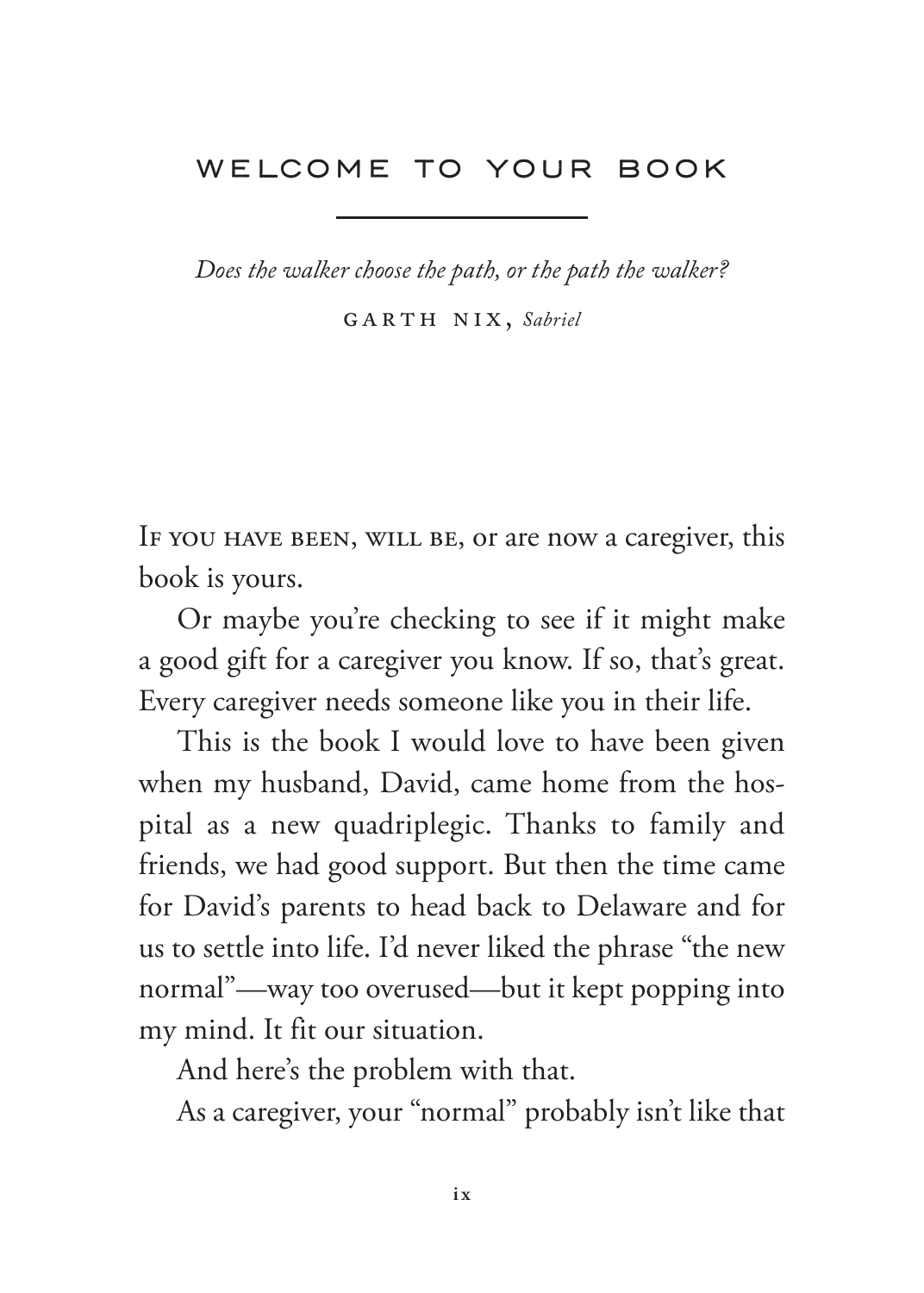of most people you know. They can't really understand your world because they don't live in it. I didn't understand mine until I had to. Until then, I had no idea how many sidewalks bristle with broken concrete from tree roots or take scary, lumpy dives into and out of their intersecting alleys. I'd traveled those sidewalks how many times? Now, with David in a wheelchair, I see them differently: as challenges, obstacles, and sometimes impossibilities.

I love meeting people who do understand. It's good to talk, to compare experiences. But just when we most need that, we caregivers can't have it. We're at home, feeling isolated, overwhelmed, discouraged.

That's when we need a book written by someone from our world, and that's what this book is. I hope you find it both down-in-the-dirt real and a lift to your soul. It isn't a how-to. Instead, you'll enter into my life and the lives of other caregivers.

Depending on your situation, you'll probably connect with some chapters more than others. I hope you love them all. They're short because I know from experience that many caregivers have only brief spurts of time to read. But they should take you deep.

Be sure to read the quotes that begin every chapter.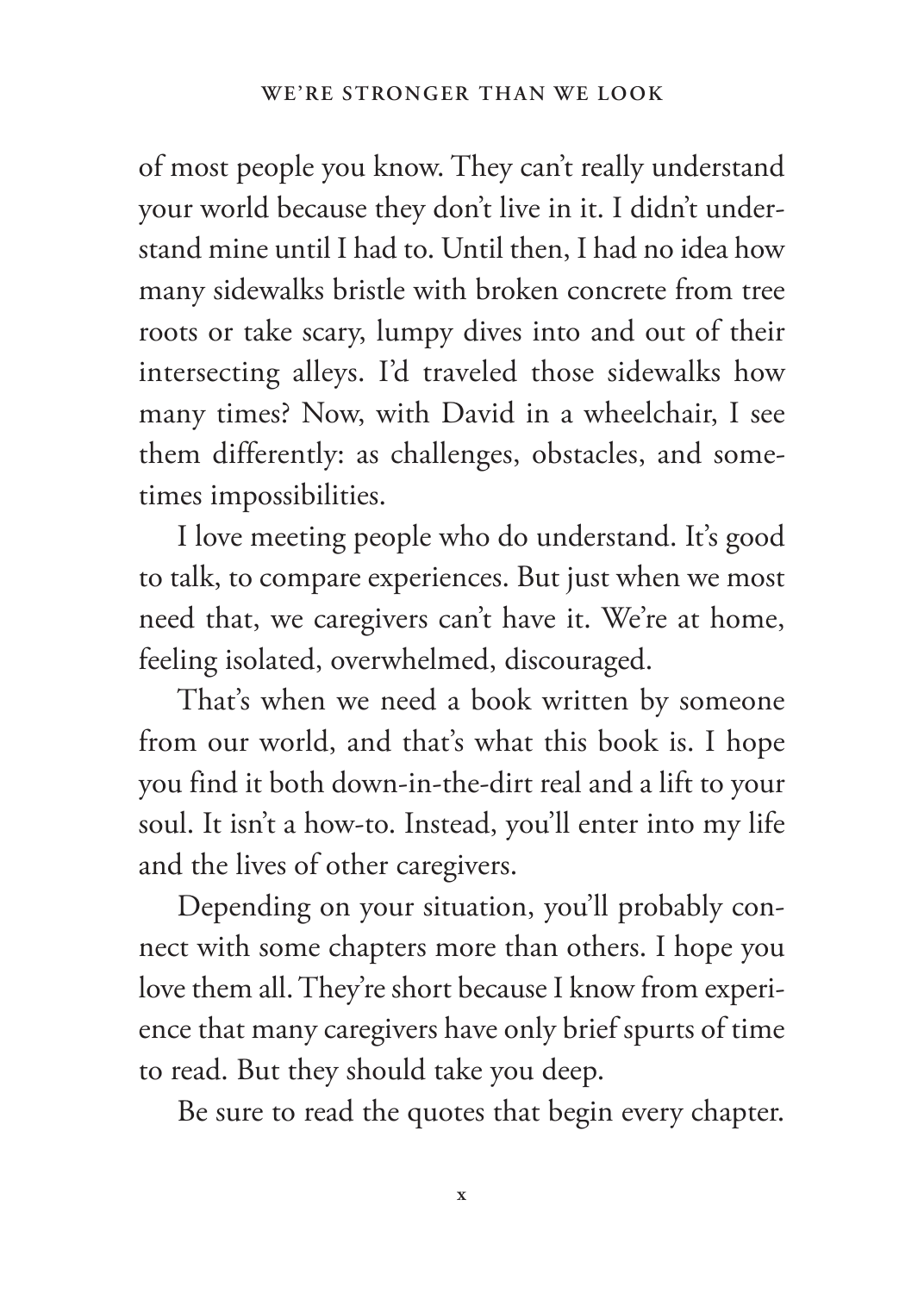Some might not have much meaning for you. But others suit their story so perfectly, they'll make you laugh, smile, cry, or whatever you need right then.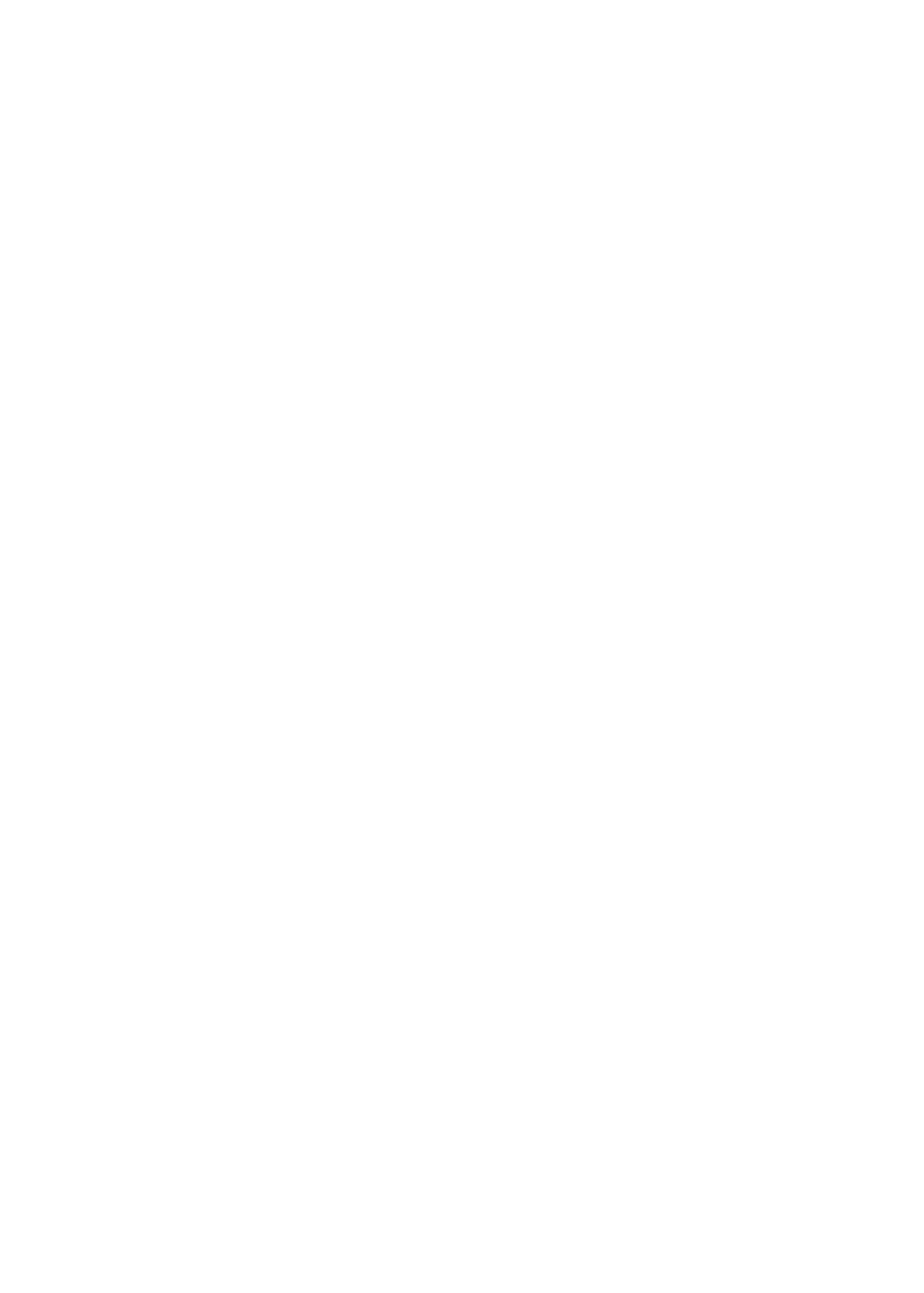## <span id="page-13-0"></span>SHE'S GOT IT ALL TOGETHER

*Comparisons are odious.* anonymous

Sheila glowed with youth and life. So did her husband, though his bulky power wheelchair somewhat cramped Tim's style. The four of us had arranged to meet for dinner at a restaurant, where we could trade stories and get to know each other.

Their how-we-met-and-married saga turned out to be as charming as they were. They'd known each other since kindergarten, but their casual friendship didn't deepen until after his diving accident. Tim waited a full year, wanting to make sure Sheila understood what she was getting herself into. Only then did he ask her to marry him, and she said yes.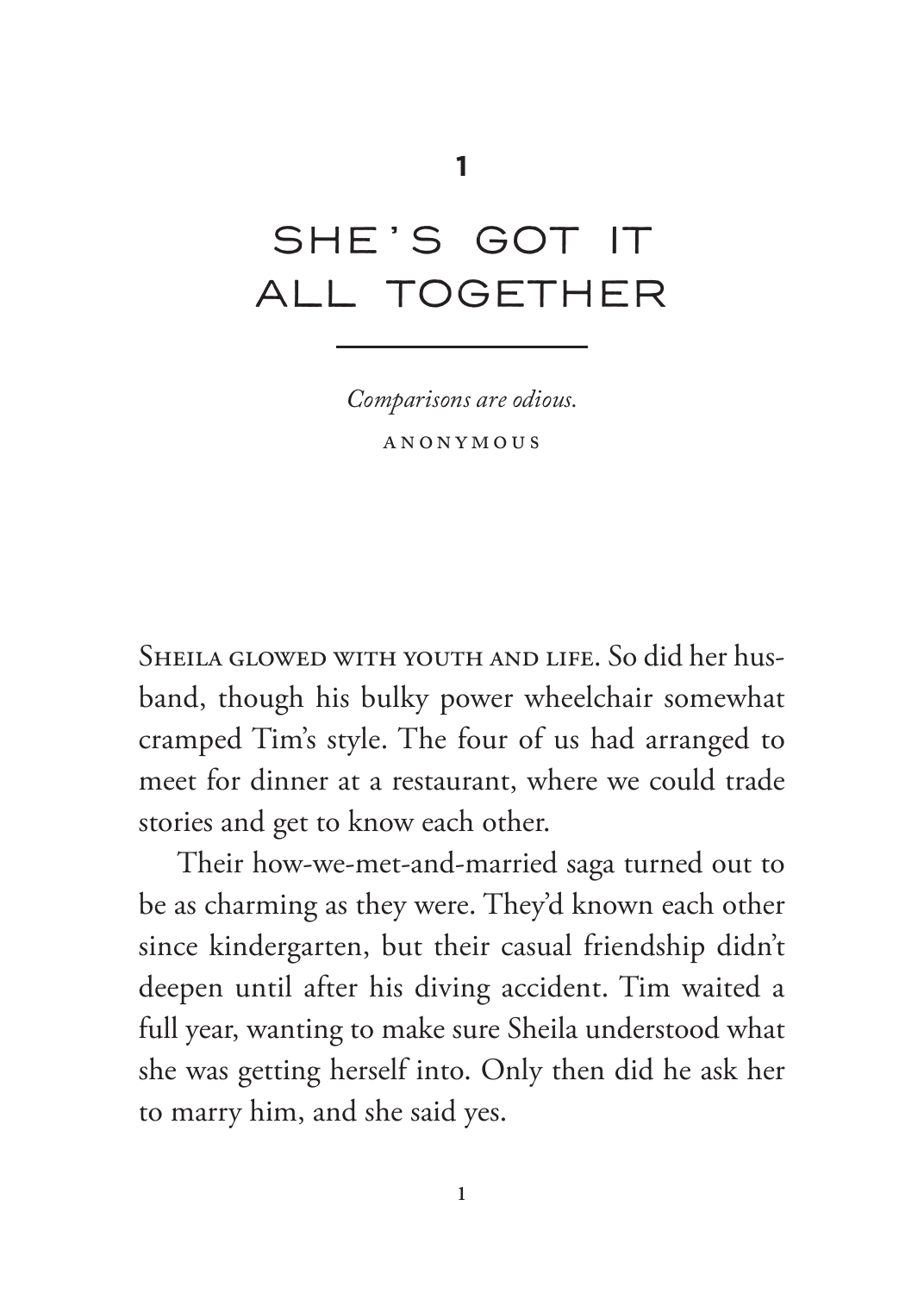"*I'll* say she did." Tim grinned. "She didn't even wait for me to finish the question."

Sheila grinned back. "I'd already waited too long." Now, that's romance!

We in turn told about a cold January weekend when David and I led a marriage seminar at a downtown hotel. Back then, David could handle the three steps at our back door, so we didn't yet have a house ramp or converted van. To save time with our early morning start from home, I'd packed his manual wheelchair in the car trunk the night before. We got to the hotel, I assembled the wheelchair, and David sat down.

### *Thunk!*

Overnight, his chair's gel cushion had frozen solid. To make matters worse, the heat malfunctioned in our part of the hotel. Everyone at the seminar was shivering—even those of us who didn't have to sit on a block of ice. The cushion took hours to thaw, and David never really warmed up that day.

Not romantic like their tale, but funny. Sheila laughed long and loud, then sighed and said, "I love stories like that."

After dinner, the four of us left the restaurant together. Tim and Sheila watched with interest as I